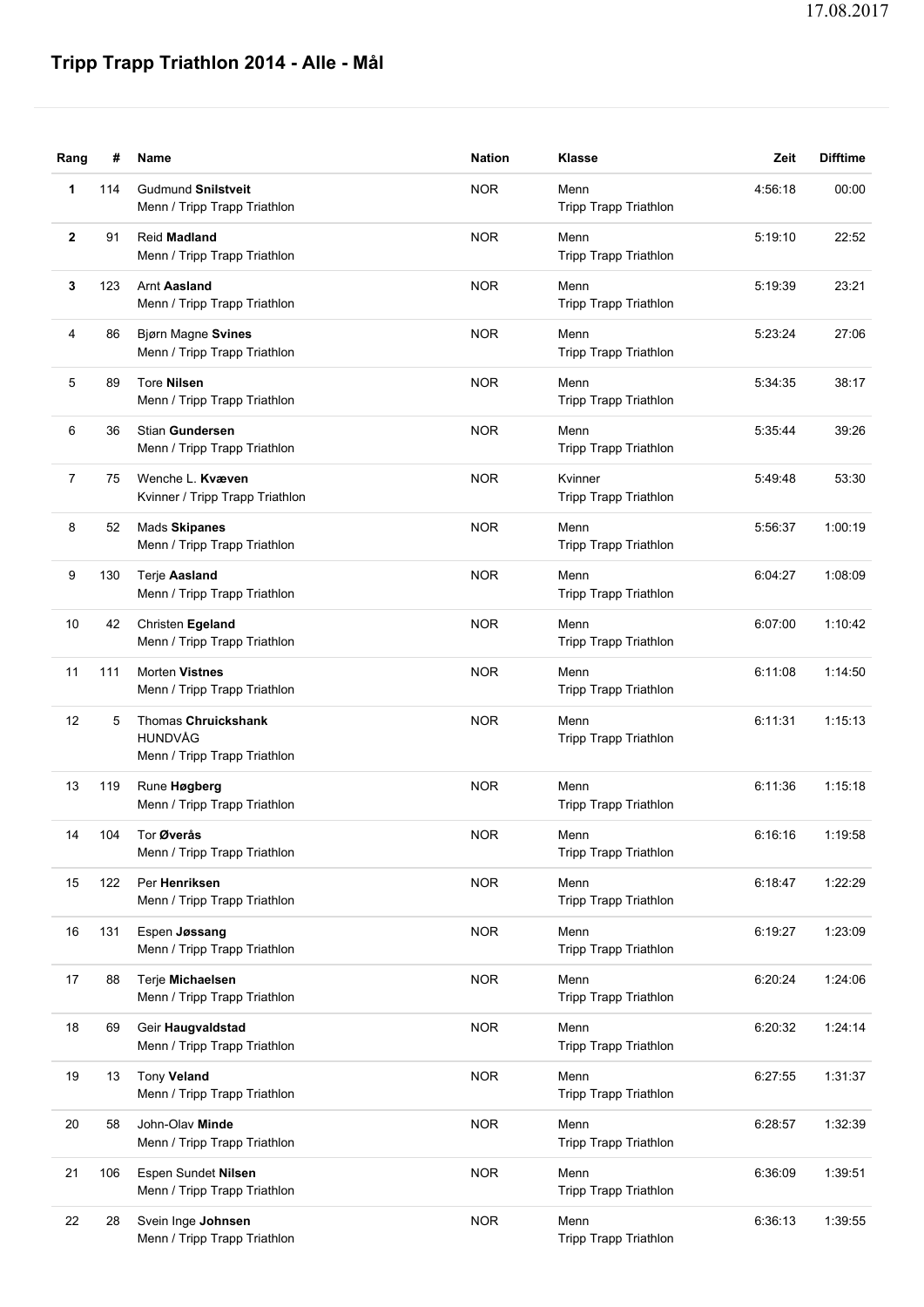| Rang | #   | Name                                                                  | <b>Nation</b> | <b>Klasse</b>                        | Zeit    | <b>Difftime</b> |
|------|-----|-----------------------------------------------------------------------|---------------|--------------------------------------|---------|-----------------|
| 23   | 74  | <b>Frithjof Fosse</b><br>Menn / Tripp Trapp Triathlon                 | <b>NOR</b>    | Menn<br>Tripp Trapp Triathlon        | 6:36:15 | 1:39:57         |
| 24   | 118 | Rasmus Fjørtoft<br>Menn / Tripp Trapp Triathlon                       | <b>NOR</b>    | Menn<br>Tripp Trapp Triathlon        | 6:39:11 | 1:42:53         |
| 25   | 68  | <b>Fredrik Askeland</b><br>Menn / Tripp Trapp Triathlon               | <b>NOR</b>    | Menn<br><b>Tripp Trapp Triathlon</b> | 6:39:52 | 1:43:34         |
| 26   | 59  | Daniel Minde<br>Menn / Tripp Trapp Triathlon                          | <b>NOR</b>    | Menn<br>Tripp Trapp Triathlon        | 6:41:29 | 1:45:11         |
| 27   | 67  | Terje Stølen<br>Menn / Tripp Trapp Triathlon                          | <b>NOR</b>    | Menn<br>Tripp Trapp Triathlon        | 6:43:08 | 1:46:50         |
| 28   | 6   | Tommy Ellertsen<br>Menn / Tripp Trapp Triathlon                       | <b>NOR</b>    | Menn<br>Tripp Trapp Triathlon        | 6:49:07 | 1:52:49         |
| 29   | 10  | Sigurd Rønningen<br>4022 STAVANGER<br>Menn / Tripp Trapp Triathlon    | <b>NOR</b>    | Menn<br>Tripp Trapp Triathlon        | 6:49:26 | 1:53:08         |
| 30   | 63  | Rune Nestegard Skifte<br>Menn / Tripp Trapp Triathlon                 | <b>NOR</b>    | Menn<br><b>Tripp Trapp Triathlon</b> | 6:49:41 | 1:53:23         |
| 31   | 19  | Pål Refvem<br>Menn / Tripp Trapp Triathlon                            | <b>NOR</b>    | Menn<br>Tripp Trapp Triathlon        | 6:51:12 | 1:54:54         |
| 32   | 18  | Helge Lambrigtsen<br>Menn / Tripp Trapp Triathlon                     | <b>NOR</b>    | Menn<br><b>Tripp Trapp Triathlon</b> | 6:51:55 | 1:55:37         |
| 33   | 12  | Kristian Bloch Ihlen<br>Menn / Tripp Trapp Triathlon                  | <b>NOR</b>    | Menn<br>Tripp Trapp Triathlon        | 6:52:30 | 1:56:12         |
| 34   | 24  | Torbjørn Nilsen<br>Menn / Tripp Trapp Triathlon                       | <b>NOR</b>    | Menn<br>Tripp Trapp Triathlon        | 6:57:38 | 2:01:20         |
| 35   | 33  | Fredrik Refvem<br>Menn / Tripp Trapp Triathlon                        | <b>NOR</b>    | Menn<br><b>Tripp Trapp Triathlon</b> | 6:58:51 | 2:02:33         |
| 36   | 39  | Eirik Haukali<br>Menn / Tripp Trapp Triathlon                         | <b>NOR</b>    | Menn<br>Tripp Trapp Triathlon        | 6:58:57 | 2:02:39         |
| 37   | 47  | Silje Kristensen<br>Kvinner / Tripp Trapp Triathlon                   | <b>NOR</b>    | Kvinner<br>Tripp Trapp Triathlon     | 7:00:35 | 2:04:17         |
| 38   | 46  | Sindre Hegglund-Dalseth<br>Menn / Tripp Trapp Triathlon               | <b>NOR</b>    | Menn<br><b>Tripp Trapp Triathlon</b> | 7:03:02 | 2:06:44         |
| 39   | 105 | Leif Egeland<br>Menn / Tripp Trapp Triathlon                          | <b>NOR</b>    | Menn<br>Tripp Trapp Triathlon        | 7:03:20 | 2:07:02         |
| 40   | 87  | Ole Andreas Middborg<br>Menn / Tripp Trapp Triathlon                  | <b>NOR</b>    | Menn<br><b>Tripp Trapp Triathlon</b> | 7:04:12 | 2:07:54         |
| 41   | 99  | Per Erik Wærum<br>Menn / Tripp Trapp Triathlon                        | <b>NOR</b>    | Menn<br>Tripp Trapp Triathlon        | 7:04:25 | 2:08:07         |
| 42   | 117 | Tore Stendahl<br>Menn / Tripp Trapp Triathlon                         | <b>NOR</b>    | Menn<br>Tripp Trapp Triathlon        | 7:05:03 | 2:08:45         |
| 43   | 85  | Ivar Kloster<br>Menn / Tripp Trapp Triathlon                          | <b>NOR</b>    | Menn<br><b>Tripp Trapp Triathlon</b> | 7:07:40 | 2:11:22         |
| 44   | 32  | Asle Farestad<br>Menn / Tripp Trapp Triathlon                         | <b>NOR</b>    | Menn<br>Tripp Trapp Triathlon        | 7:08:05 | 2:11:47         |
| 45   | 48  | Torstein Vehusheia Torstein Vehusheia<br>Menn / Tripp Trapp Triathlon | <b>NOR</b>    | Menn<br>Tripp Trapp Triathlon        | 7:08:29 | 2:12:11         |
| 46   | 56  | Knut Selmer-Anderssen<br>Menn / Tripp Trapp Triathlon                 | <b>NOR</b>    | Menn<br>Tripp Trapp Triathlon        | 7:08:57 | 2:12:39         |